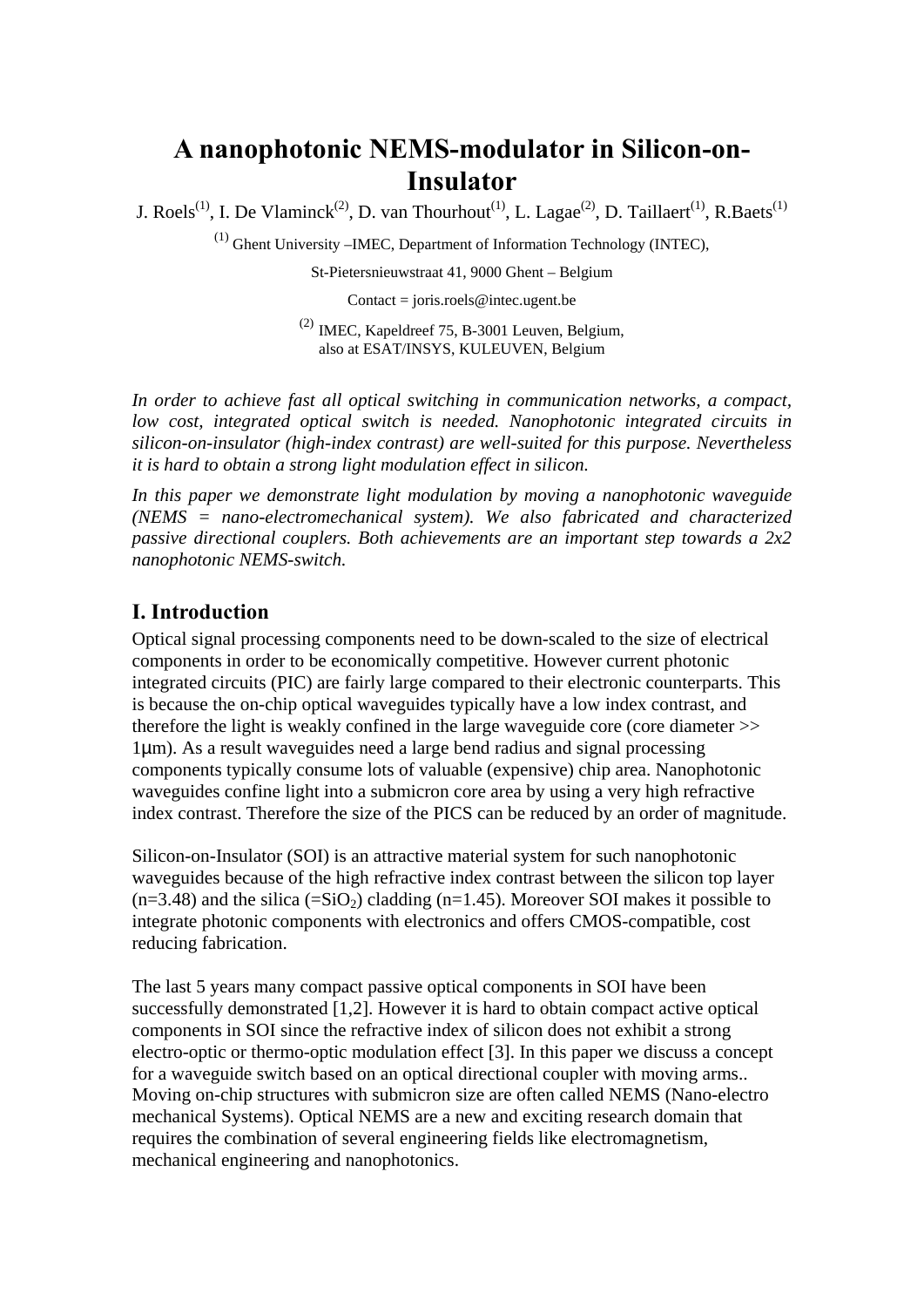# **Electrostatic actuation**

We will make the waveguide move by the principle of electrostatic actuation (Figure 1). A voltage is applied between a silicon waveguide and an electrode. The waveguide is



**Figure 1: principle of electrostatic actuation**

partially suspended in air so that a stringlike structure is created. The electrode and string from electrical point of view act like the plates of a capacitor and electrical charges with opposite signs are formed upon them. These charges cause an attractive Coulomb force Felek between the string and the electrode. The balance between  $F_{elek}$  and the counteracting mechanical spring force Felek finally results in a translation of the waveguide string. When the translation exceeds a critical value (approximately

one third of the original gap between string and electrode) instability occurs and the string irreversibly snaps down to the electrode (pull-in), which should be avoided.

# **Switching principle**

The waveguide switch is based on the principle of a passive directional coupler. The physical behavior of such a directional coupler is described by the theory of supermodes or a coupled mode theory [4]. When two waveguides are brought in sufficiently close proximity the mode profiles of their guided eigenmodes will have an overlap. Under that conditions a periodical exchange of light power between the two waveguides will take place. When we excite one waveguide with unity power  $(P_{in}=1)$  the power that is coupled into the not-excited waveguide  $(P_{cross})$  is given by (with L the length of the coupling section, see Figure 2, right):

$$
P_{cross} = \sin^2(\frac{\pi L}{2L_c})
$$

Lc is a parameter that is called the "effective coupling length" and it is defined as the length of the coupling section that is needed to couple all light into the not-excited waveguide ( $P<sub>cross</sub> = 1$ ). Lc can be calculated from the theory of supermodes when the effective mode indices of the supermodes are known [4 ].



**Figure 2: directional coupler: cross-section (left), SEM-picture + detail (right)**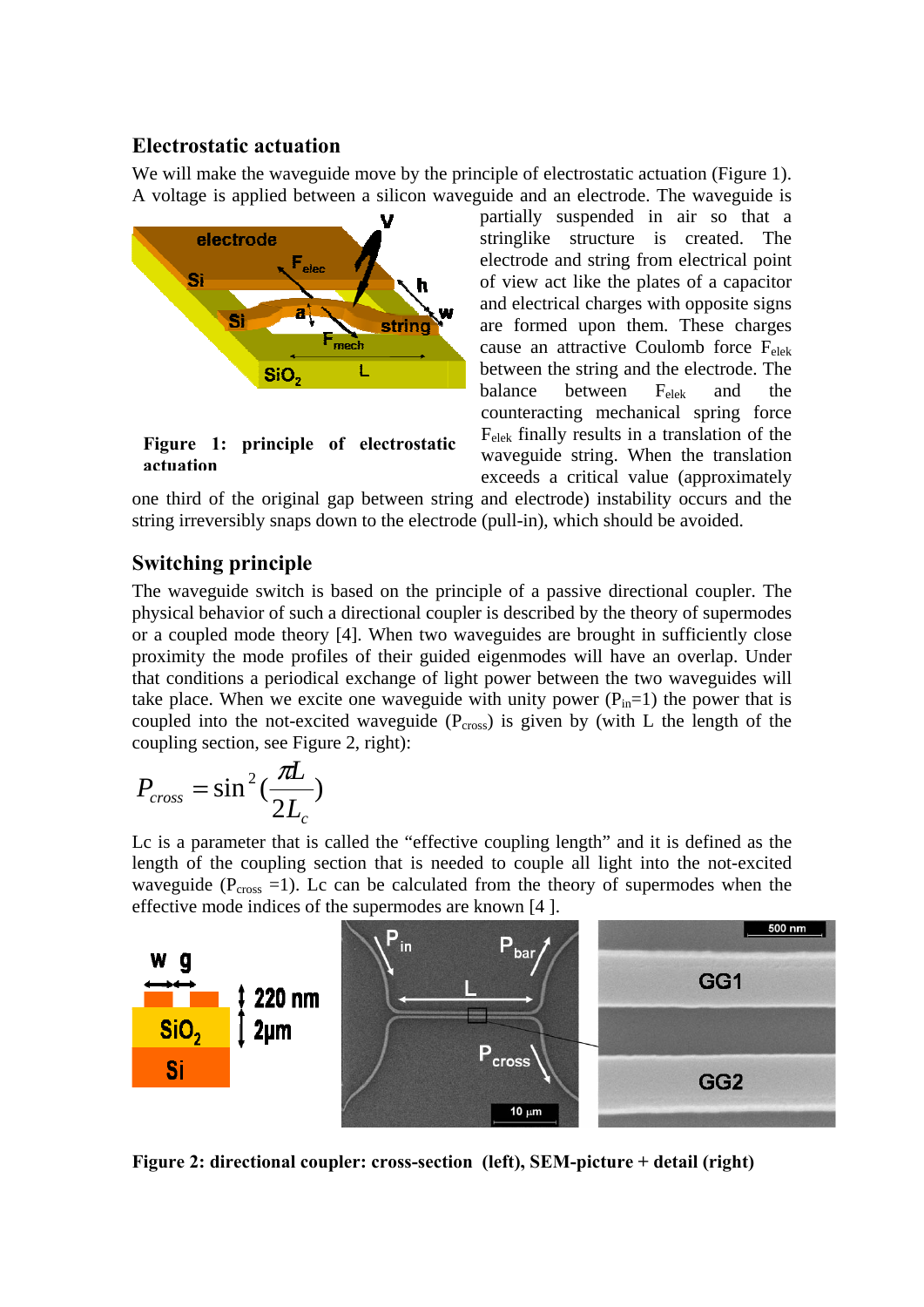In a high-index contrast material system the parameter Lc is very sensitive to small changes in the gap distance g. Figure 3 (left) shows a simulation of Lc in function of the gap distance g for some typical design parameters. The simulation was performed with the help of a full vectorial 3D-mode solver. It is clear from the picture that changes as small as 100nm cause a doubling of Lc and therefore cause a full switch of the light from one waveguide to another.

In order to verify the above described theory we fabricated and characterized some passive directional couplers in SOI with coupling sections L varying from 0 to 28µm with an interval of 3.5 um. The results are shown in Figure 3 (right). We found an excellent agreement between our measurements and the sine square dependency predicted by the theory of supermodes and the coupling mode theory.



**Figure 3: Simulation of Lc in function of g with w=400nm at**  $\lambda$ **=1.55** $\mu$ **m (left); Measurement of**  $P_{cross}$  **(squares, right)** + theoretical fitting (full line, right) at **λ=1.57 µm** 

It should be stressed that for high-index contrast material systems it is not trivial to find such a good agreement between theory and measurements since slight aberrations in the fabrication generally cause uncomplete coupling ( $P_{cross}$  max < 1). To our knowledge it is the first time that such matching results are reported in literature for directional couplers fabricated with DUV (Deep Ultra Violet, see Fabrication) in SOI.

#### **Fabrication**

A DUV-process (Deep Ultra Violet) with submicron resolution was developed using the CMOS-facilities of IMEC to define the required patterns in the top silicon layer. This process is described in detail elsewhere [1]. To create an active NEMS-device in a second step the waveguides need to be partially underetched so that a suspended structure is created. This was done using a resist mask and buffered HF which provides a selective silica etch. Finally aluminium was evaporated to define electrical contact areas.